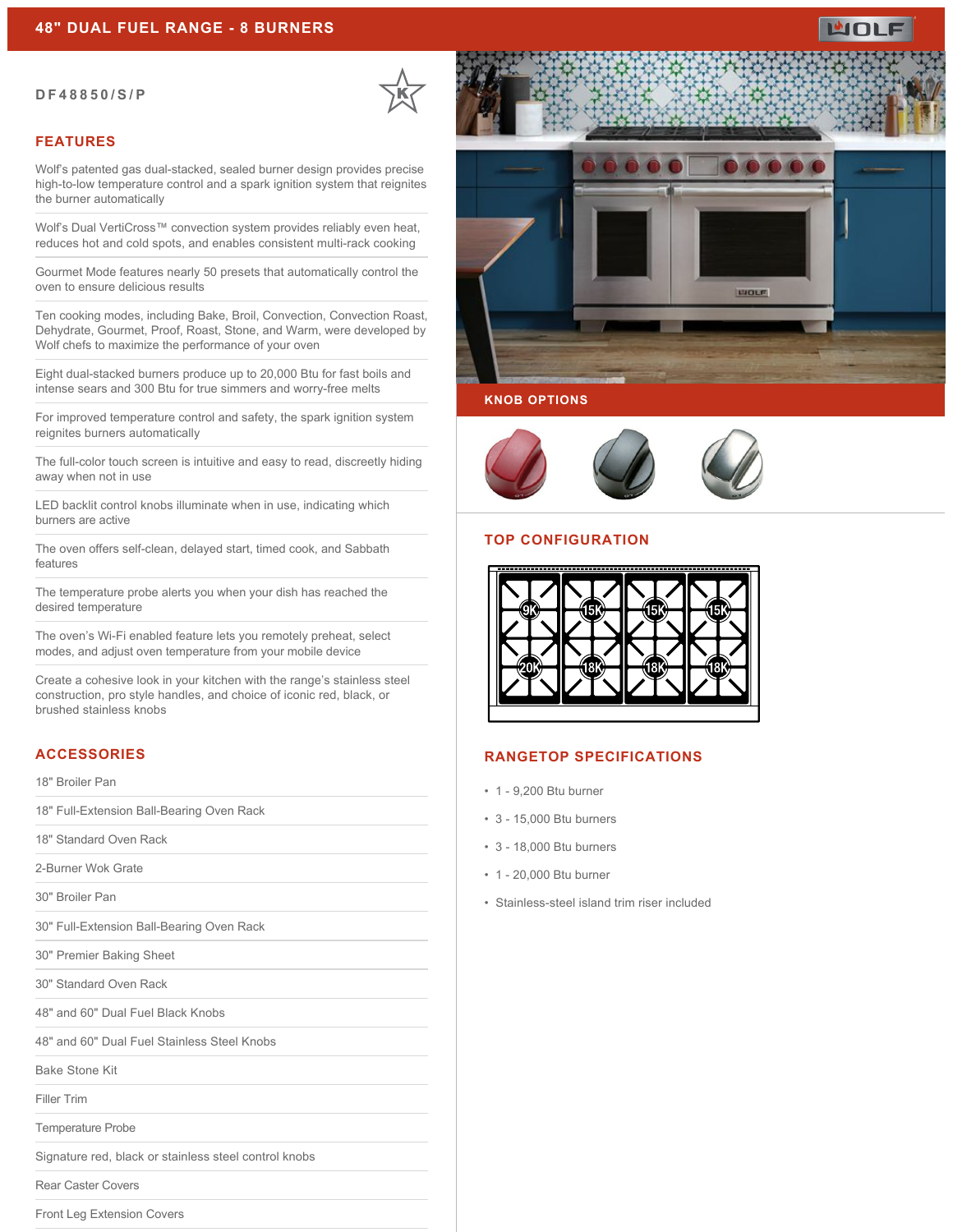Stainless Steel Kickplates

5" and 10" stainless steel risers, and 20" riser with shelf

Accessories available through an authorized dealer. For local dealer information, visit [subzero-wolf.com/locator.](http://www.subzero-wolf.com/locator)

Specifications are subject to change without notice. This information was generated on March 11, 2021. Verify specifications prior to finalizing your cabinetry/enclosures.